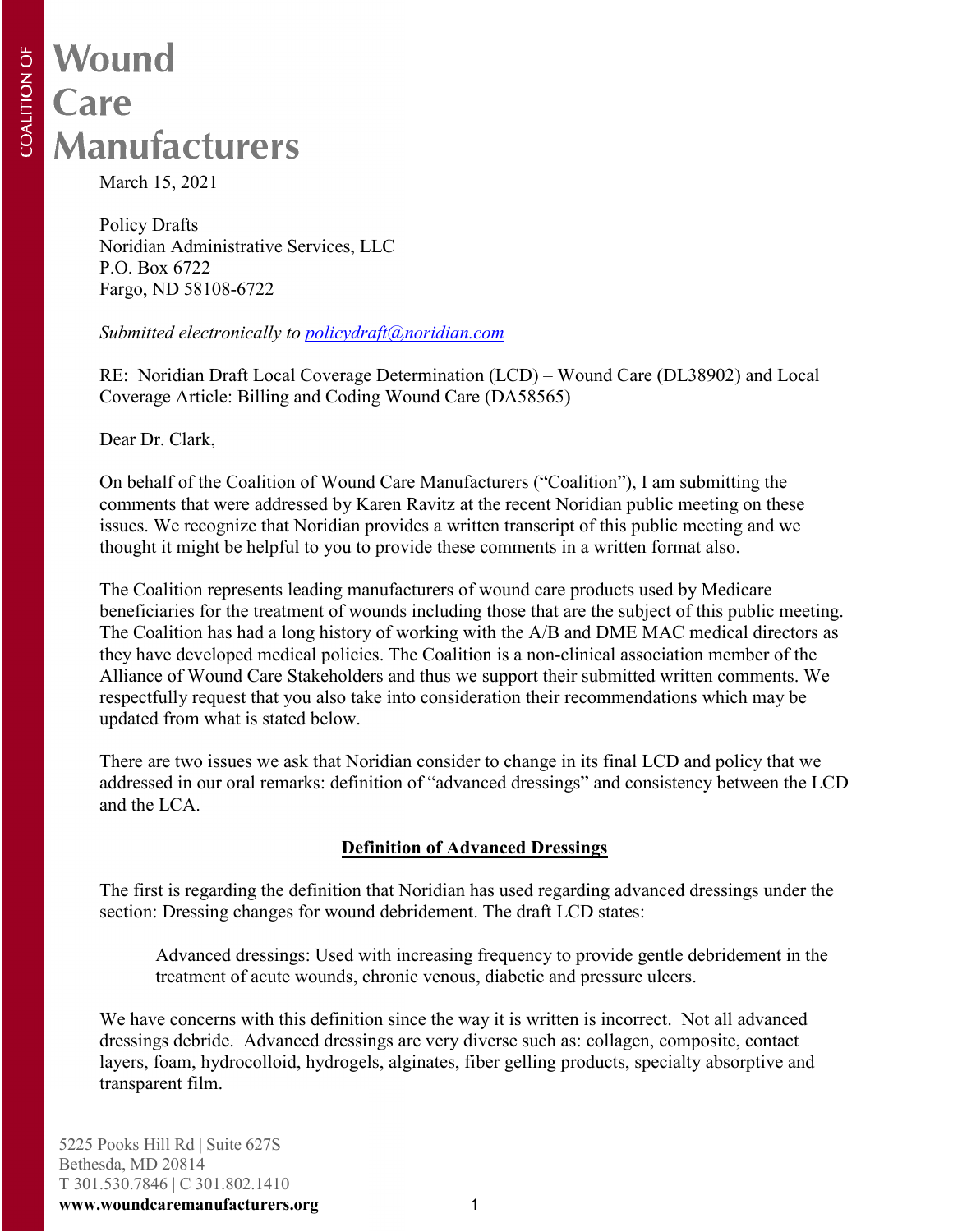Just as their technologies are different, so are their functions and/or mechanisms of action- which include but are not limited to:

- Absorbs drainage
- Hydrates dry tissue/provides a moist environment
- Maintains moisture or protects tissue
- Conforms to depth or contours
- Provides active bacterial control
- Provides odor control
- **Enables autolytic debridement**
- $\blacksquare$  Helps w/deposition & organization of new collagen fibers and granulation tissue formation

Advanced wound care treatments revolve around the principle of moisture therapy, which provides adequate moisture to the wound to encourage natural cell repair, while at the same time allowing the wound room to breathe. Film dressings are designed to adhere firmly to the skin surrounding a wound without sticking to the wound itself. This moist environment helps prevent necrosis, which is death of cells/tissue through disease or injury. Hydrogels are designed to keep dry wounds moist; they're especially useful for deeper wounds; hydrocolloid dressings contain hydrophilic substances such as cellulose and gelatin, which absorb dirt, fluids, bacteria, which form a protective gel mass.

In the past, MAC policies referred mostly to advanced dressings' autolytic properties in order to qualify for coverage under the *surgical* dressing benefit. The expansion of the definition of debridement in 1994 beyond surgical debridement to include autolytic was what allowed the Surgical Dressing Policy to expand coverage to include advanced wound dressings and not just standard or traditional gauze dressings

Taking all of this into consideration, we ask that Noridian considers the following definition for advanced dressings in place of what is in the draft LCD:

*Advanced dressings: ones with composition and structure designed to create an optimal wound environment by helping to remove dead tissue through autolysis or other debridement mechanisms, creating and maintaining a moist wound environment, and providing a bacterial and/or viral barrier to the outside environment.*

(Note: Please note the updated recommendation below in the Alliance final comments which we support)

The revised language should read: *Advanced dressings should create an optimal environment for moist wound healing by facilitating autolytic debridement; controlling moisture levels; controlling bacterial levels; providing thermal insulation and/or physical protection; aiding in wound healing by having a positive impact on the various phases of wound healing; and/or as a delivery mechanism for medications or antiseptic agents.* 

*Categories of advanced dressings include the following, but are not limited to: alginates and/or other gelling fiber dressings, collagen dressings, composites, foams, super absorbent dressings, hydrocolloids, hydrogel dressings, specialty absorptive dressings, transparent films, compression bandages and gradient compression, and impregnated gauzes.*

## **Consistent Language between the LCD and the LCA**

It is not common for the documentation and utilization section to be contained in both the LCD and LCA as Noridian does for this Wound Care LCD. However, if Noridian wishes to place these sections in both, the language should be exactly the same – which currently it is not. The LCA